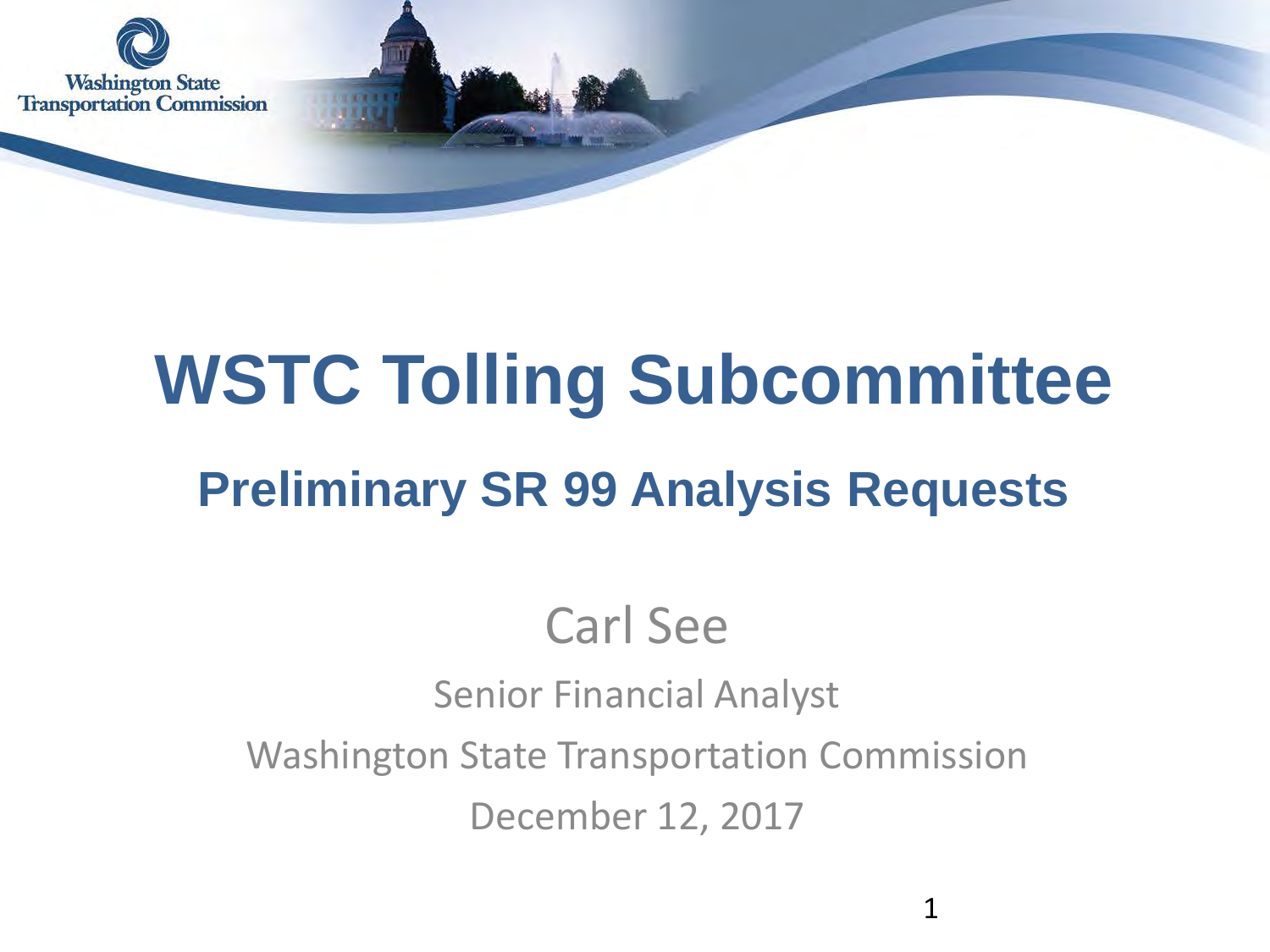# **Tolling Subcommittee Assessment**

Purpose of Assessment:

- Provide the full Commission recommendations on further WSDOT analysis of SR 99 toll rate scenarios.
- This analysis will assist the Commission in determining a toll rate schedule that will both:
	- Encourage effective use of the tunnel, and
	- Generate the revenue necessary to meet financial obligations.

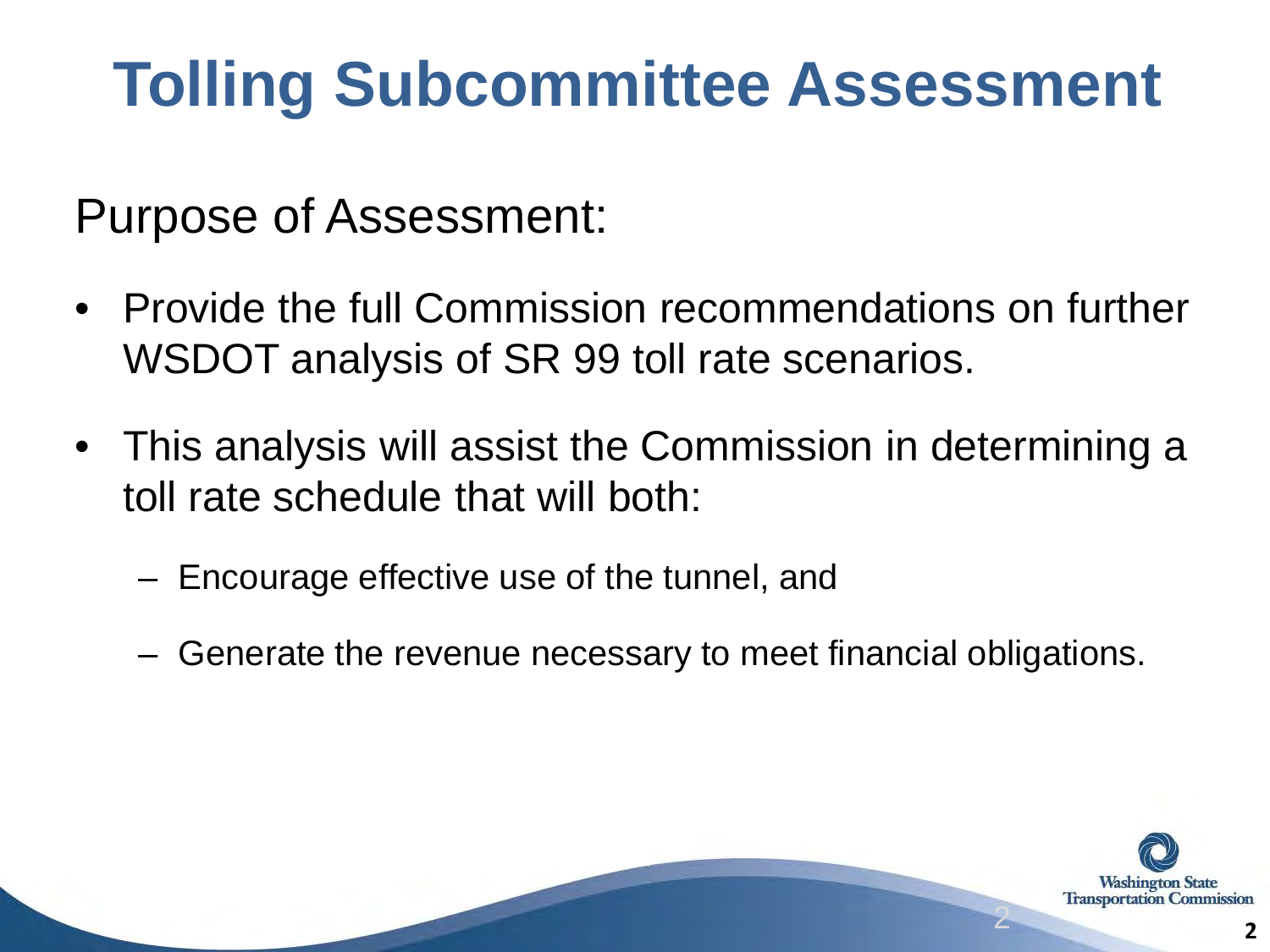# **Tolling Subcommittee Assessment**

Process for Assessment:

- Engage WSDOT on Toll Rate Scenarios in the Baseline Traffic & Revenue Analysis
- Consider Partner Agency Feedback
	- Staff level policy input from City of Seattle, King County Metro, and Port of Seattle
- Identify Criteria & Options for Additional Analysis
- Test Options with Sketch Model
- Make Recommendations and Forward to Full Commission

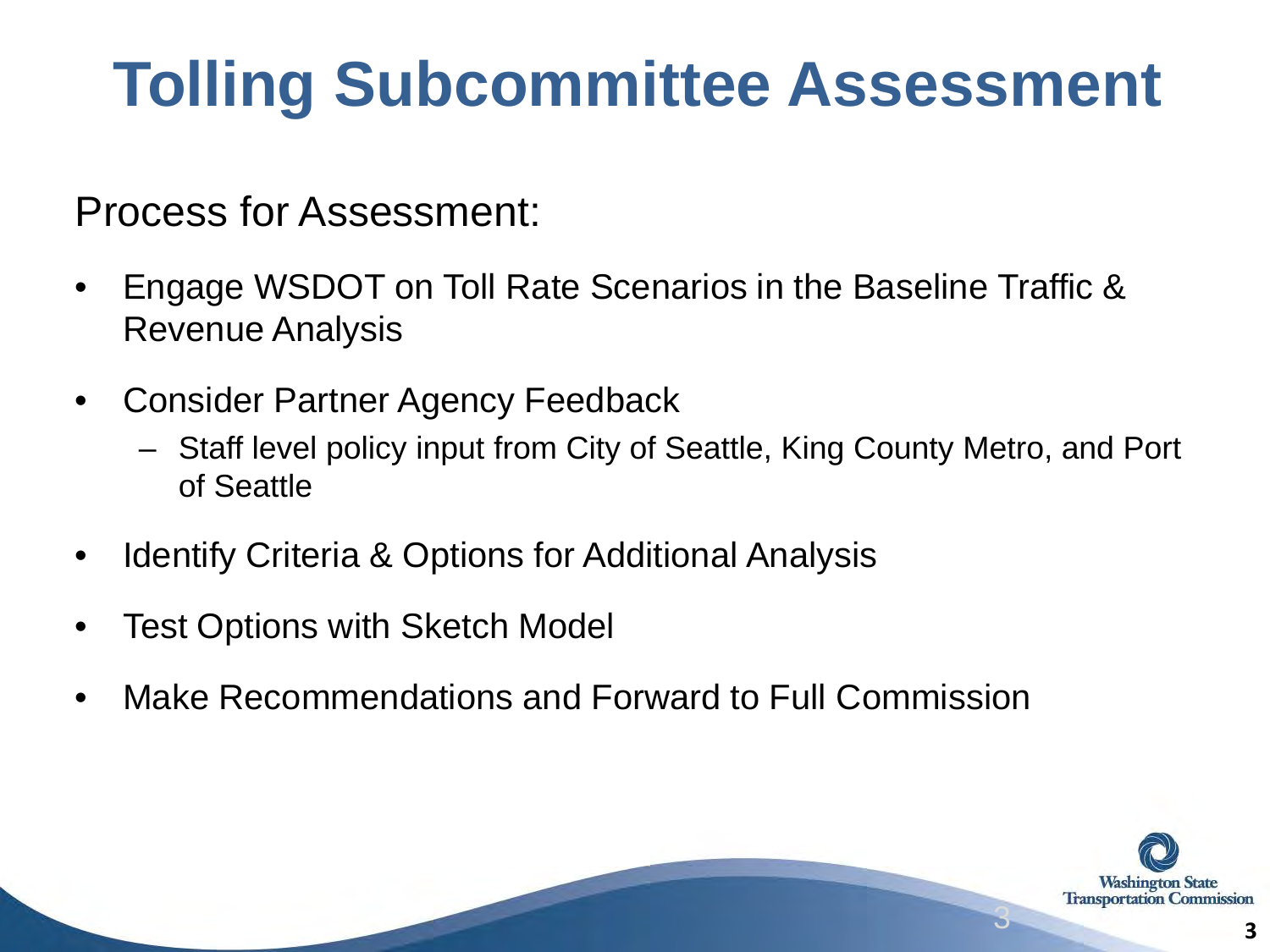### **Partner Agencies: Rate-Setting Feedback**

#### Primary Rate-Setting Feedback

- Consider long-term rate escalation tied to cost inflation
- Set rates by time period that best mitigate diversion
- Consider near-term rate escalation to address "period of maximum constraint"

#### Additional Rate-Setting Feedback

- Exempt transit vehicles from paying tolls
- Exempt HOV, emergency/incident response, and maintenance vehicles
- Set freight (truck) rates that minimize diversion to other routes

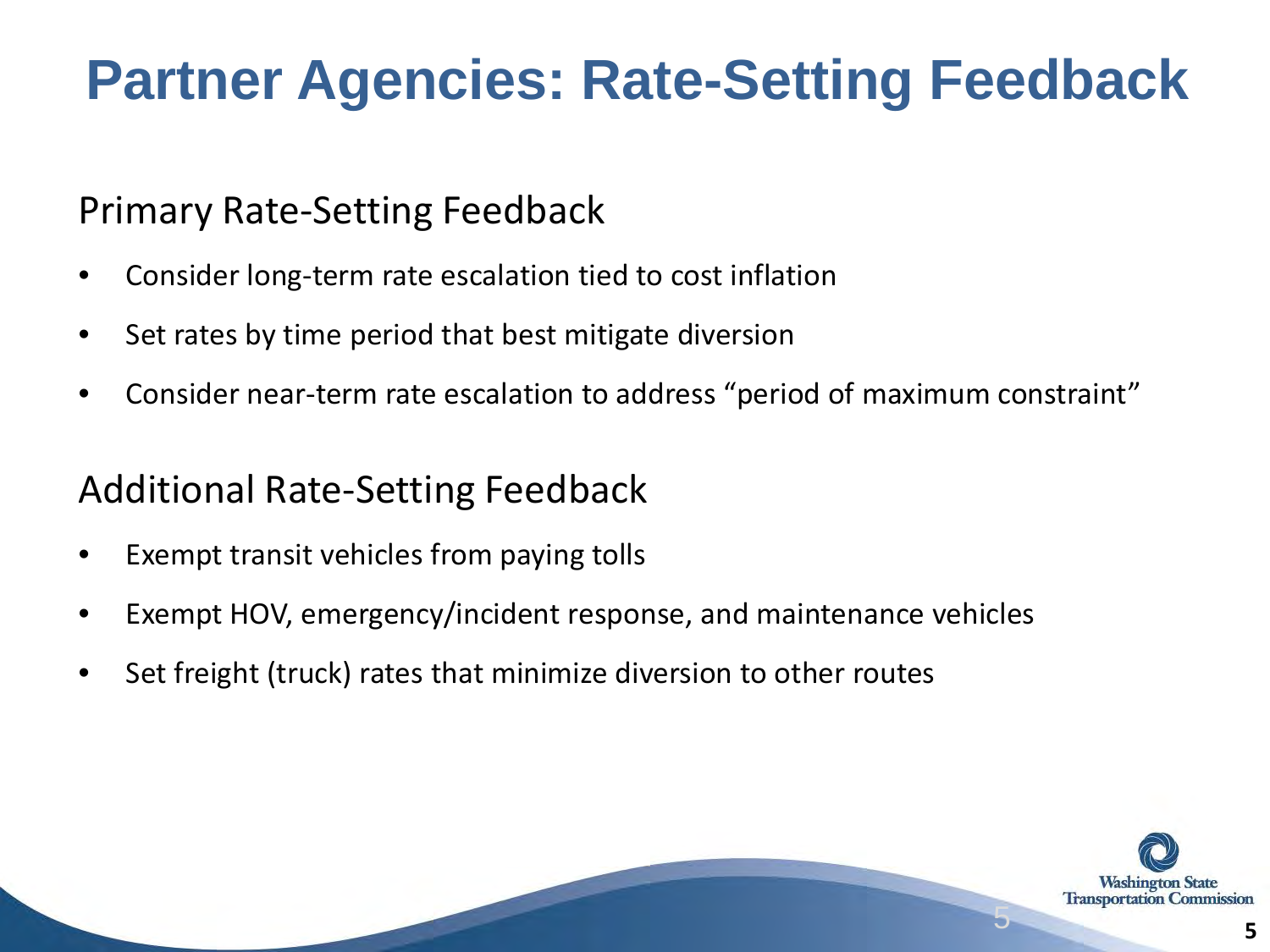### **Partner Agencies: Feedback Requiring Legislative Action**

*The following policy ideas differ from baseline assumptions, and would require legislative action to implement.*

Primary Feedback

- Include toll funding to mitigate diversion impacts
	- Consensus support of mitigation for transit services
	- Additional support of mitigation for traffic management system improvements, including for freight movement

#### Additional Feedback

- Consider a 30 year debt repayment schedule
	- Standard repayment schedule of 25 years
- Consider having toll revenue fund only O&M costs in excess of current viaduct O&M costs

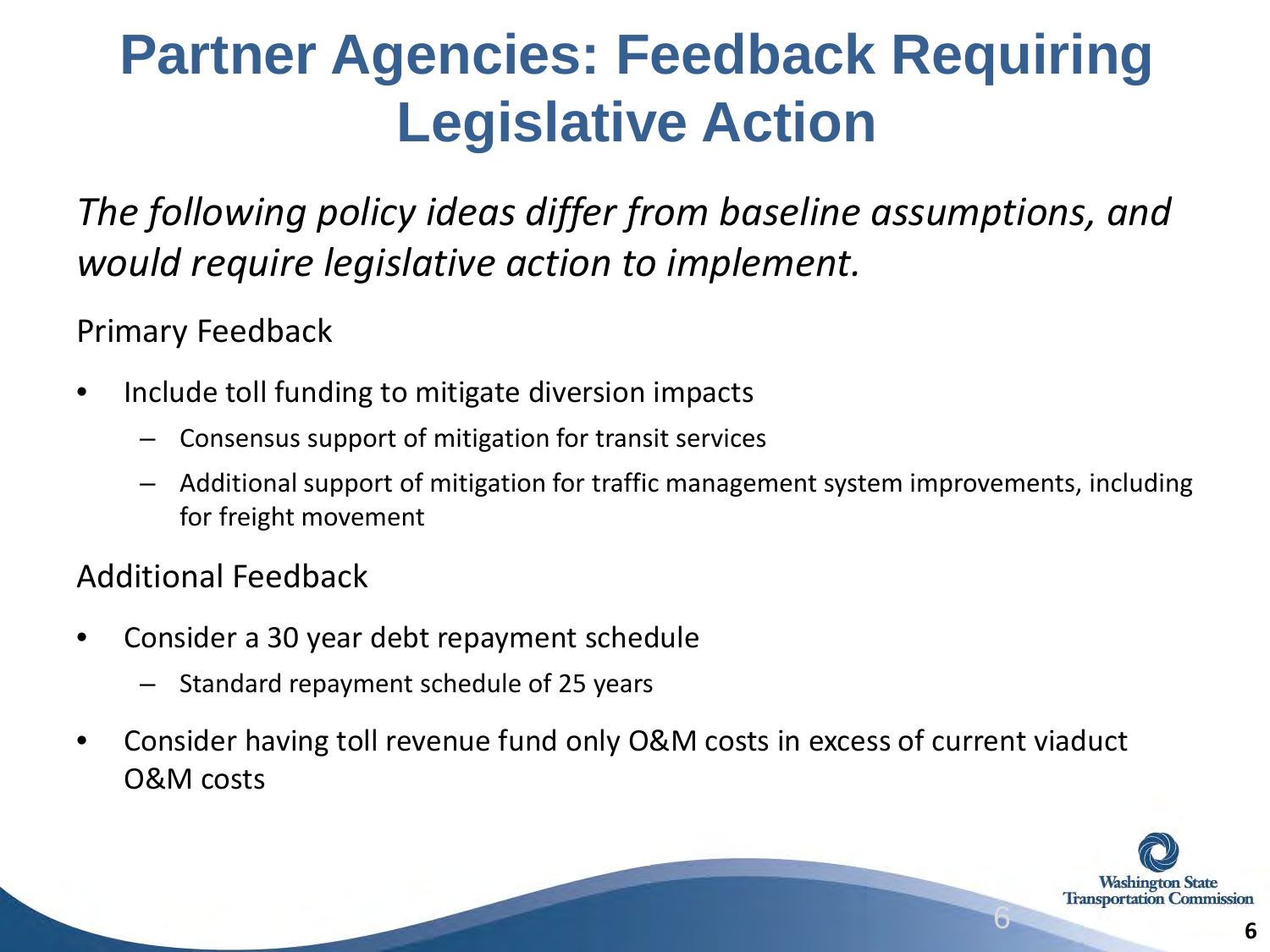### **Criteria for Additional Analysis**

#### **Subcommittee's Criteria**

- Minimize toll rates while maintaining capacity to meet financial obligations
- Identify toll rate schedule options for minimizing diversion and supporting facility performance
- Assess potential for reducing tolling impact as construction continues on the Alaskan Way surface street and other transportation projects in the downtown Seattle core.
- Assess options for long-term escalation to address escalating operations & maintenance costs

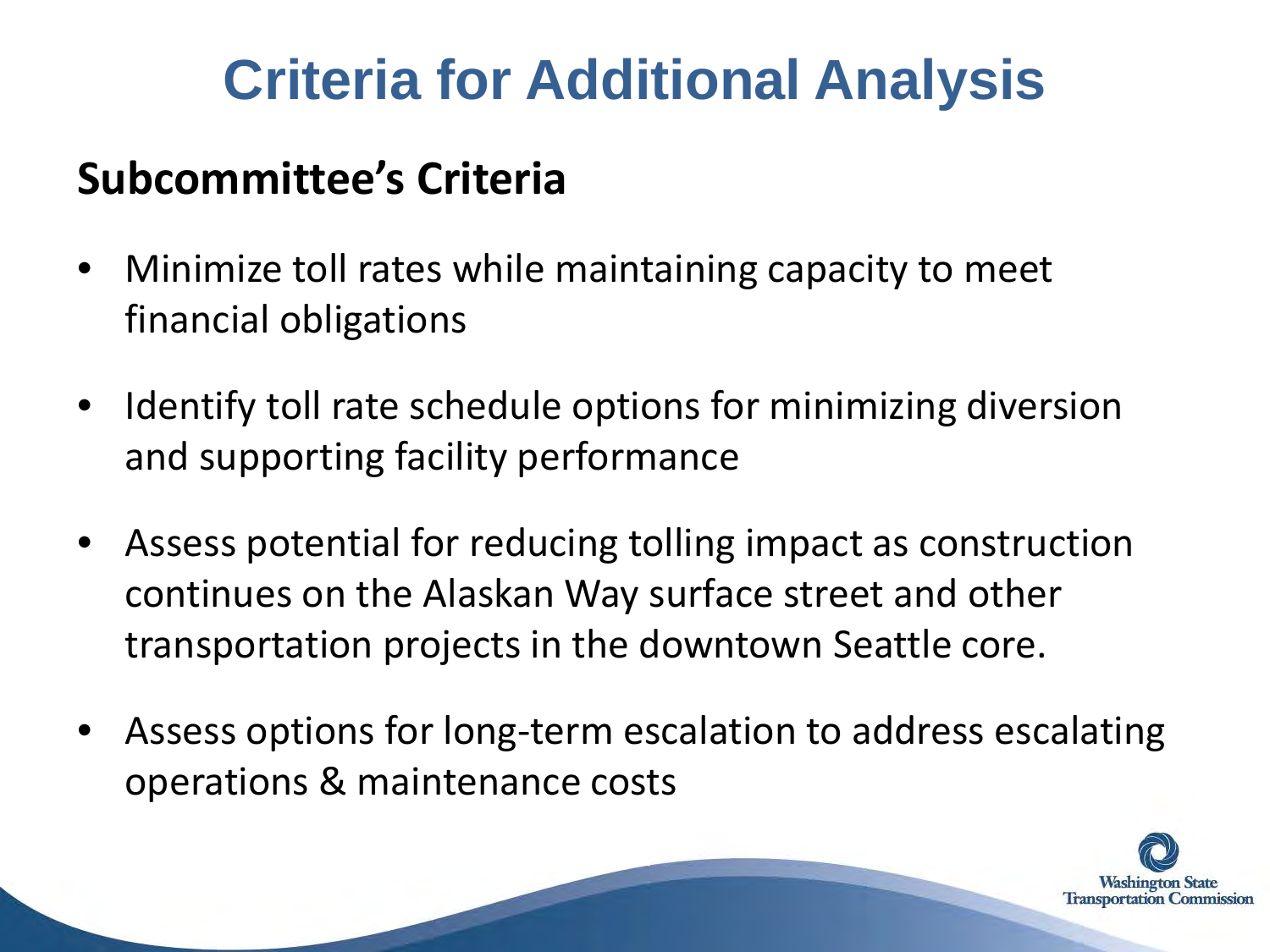#### **Notes on Sketch Model Results**

- Results are a guide for your recommendations not official assessments.
- All options meet projected financial obligations to varying degrees.
- Options that include escalation could be set for annual increases, or set as stepped increases.
- Unless noted, results are based on preliminary assumptions, such as included in the baseline traffic and revenue analysis.

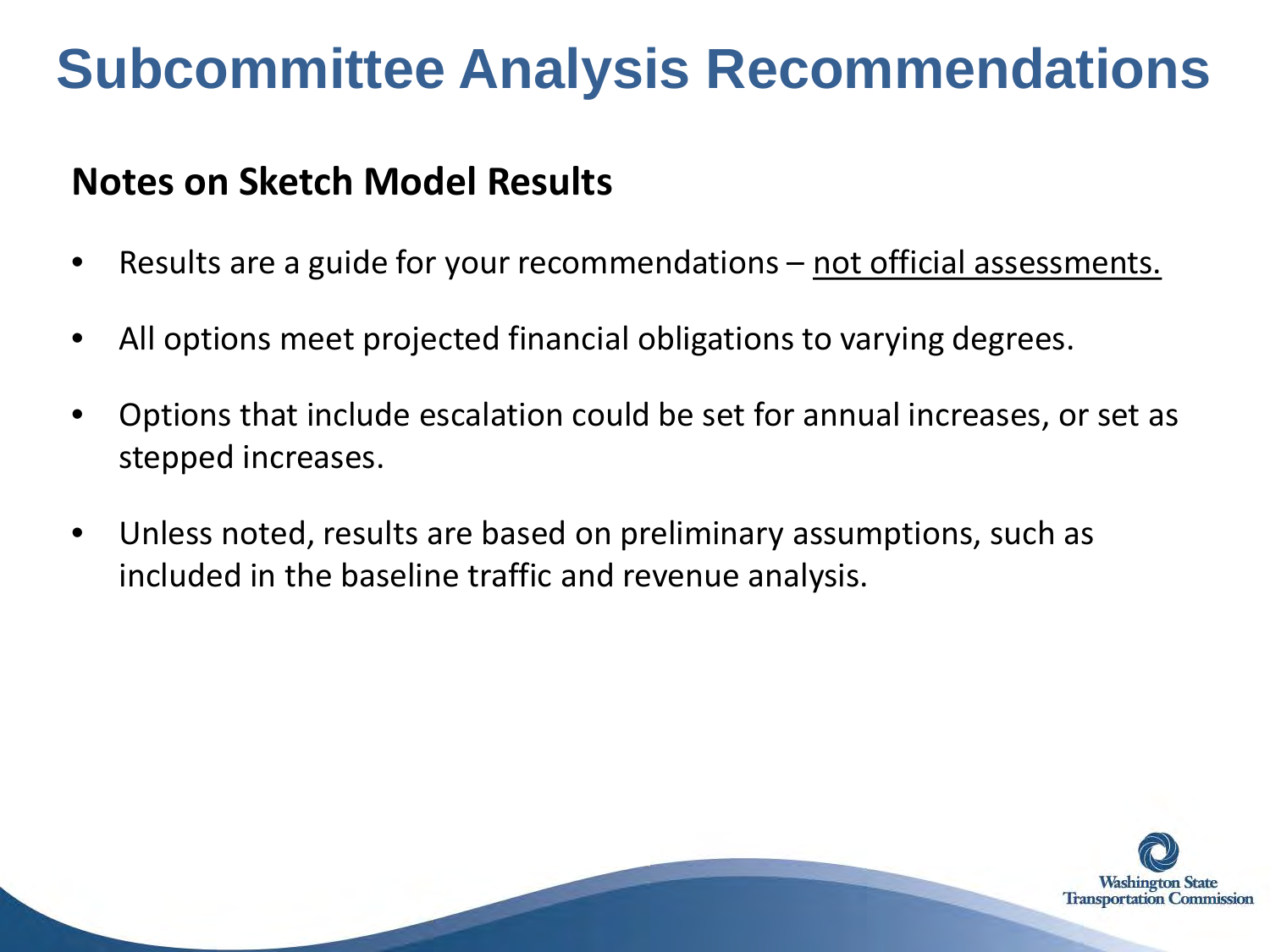#### **Option 1 – Annual/Periodic Escalation**

- Toll rates \$0.25 lower than IG-0 except for overnight and weekends
- 1% annual toll escalation assumed each year (could be implemented as 3% per year every three years)
- Chart shows FY 2020 and FY 2040 toll schedules

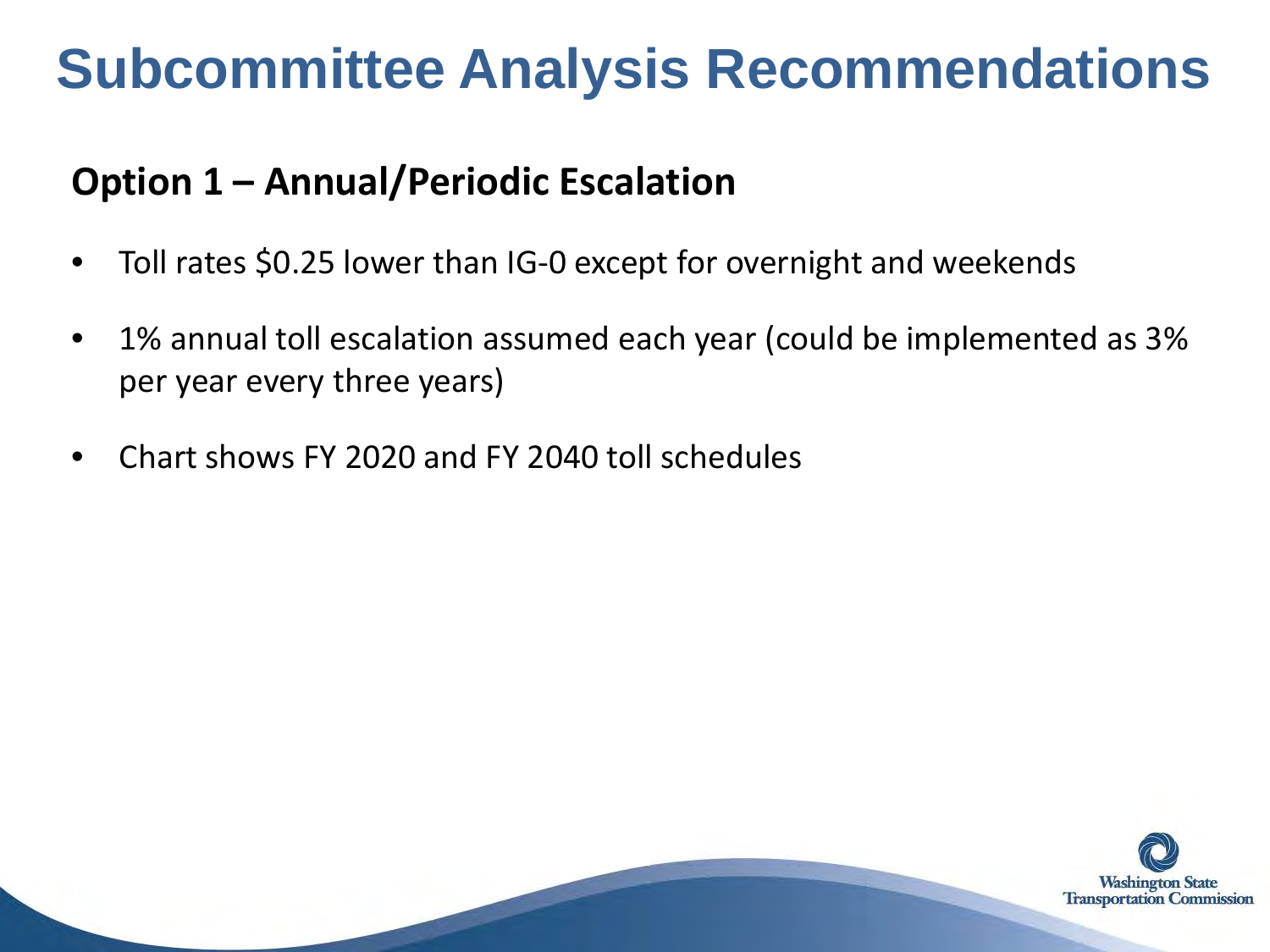### **Option 1 Chart Annual / Periodic Escalation**

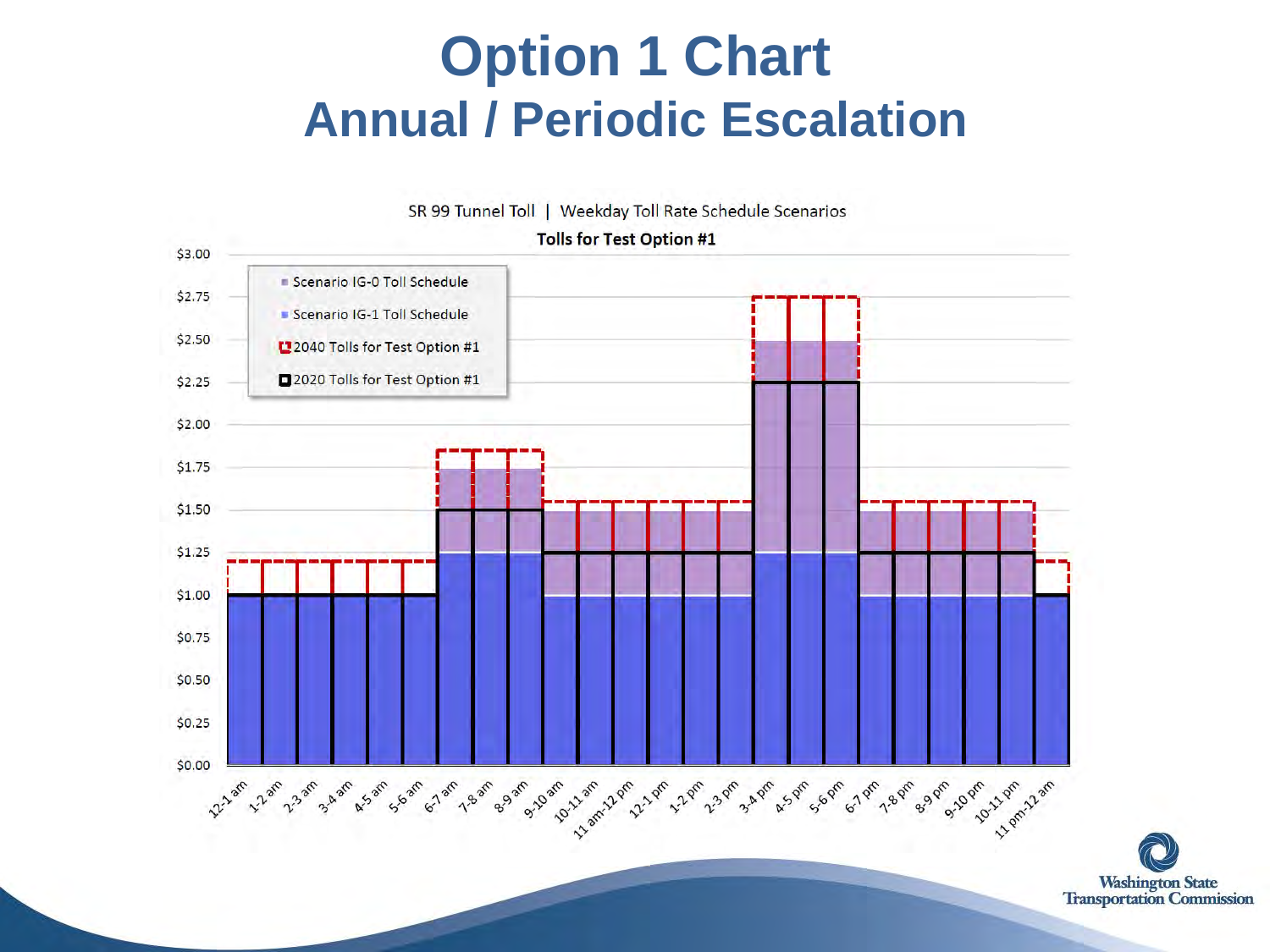#### **Option 2 – Peak Shoulders & Lower Mid-Day Rates**

- Same peak period maximum tolls as IG-0
- Peak shoulder toll rates higher than IG-0
- Midday and evening toll rates lower than IG-0, same as IG-1 at \$1.00
- No toll escalation

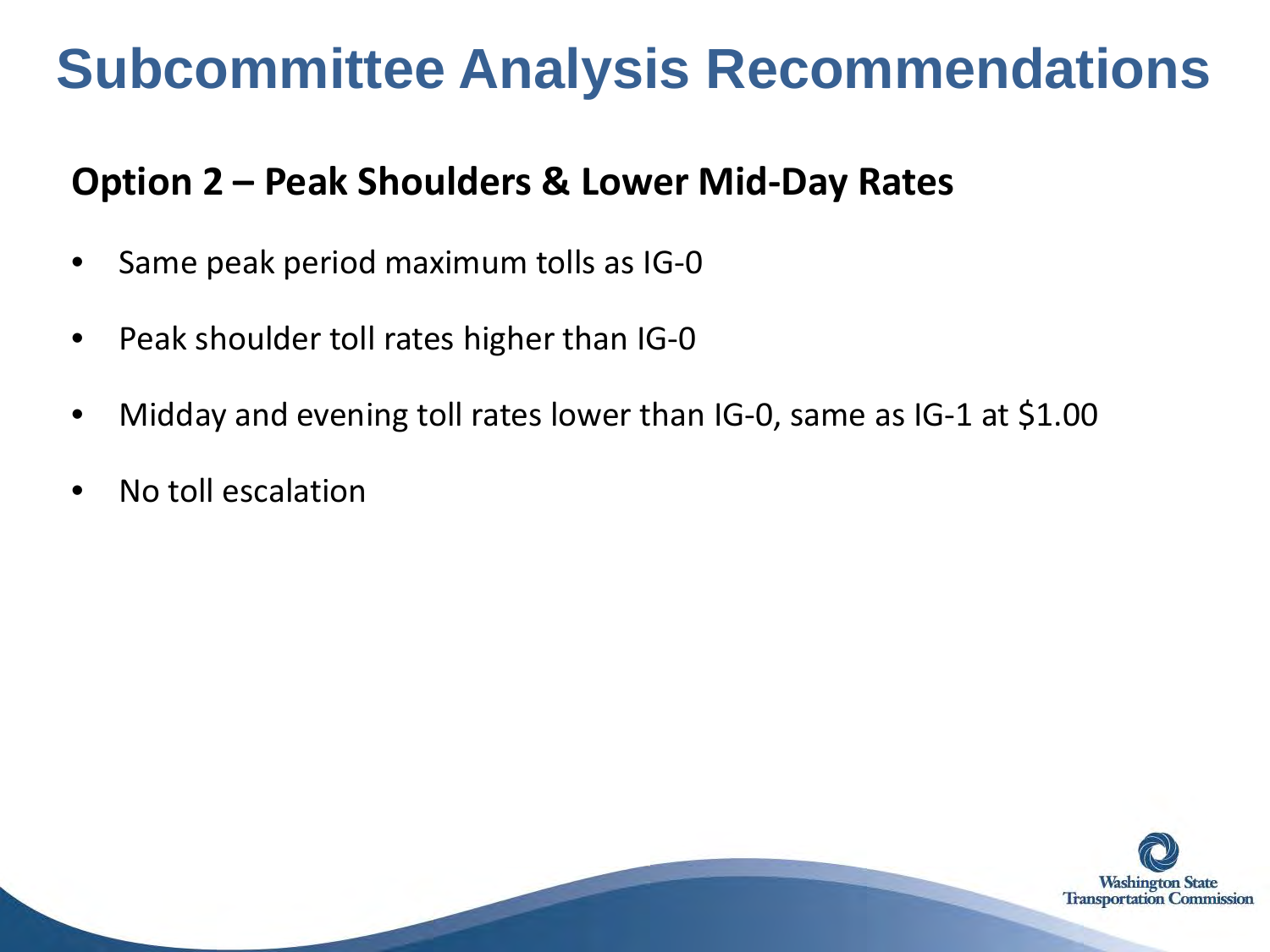### **Option 2 Chart Peak Shoulders & Lower Mid-Day Rates**

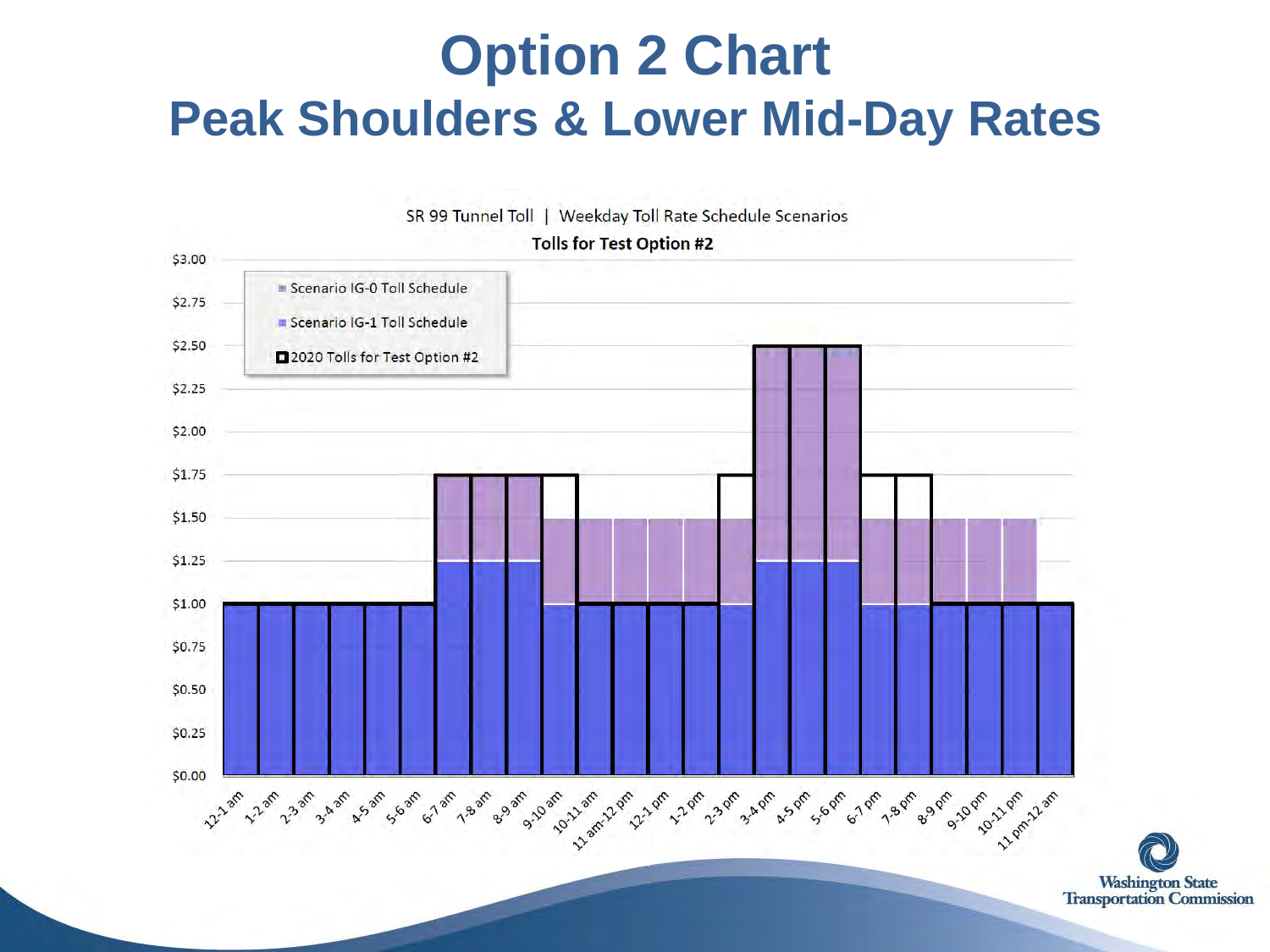#### **Option 3 – Lower Initial Rates with Escalation Tied to Completion of Transportation Projects in Downtown Core**

- Lower peak period, midday, and late evening toll rates than IG-0 in FY 2020
- 20% escalation in peak shoulder, midday and evening toll rates distributed over the first five years (FY 2021-25); no change in overnight tolls or weekend tolls
- This equates to approximately 3.7% toll increases per year for the first five years
- No toll escalation after FY 2025

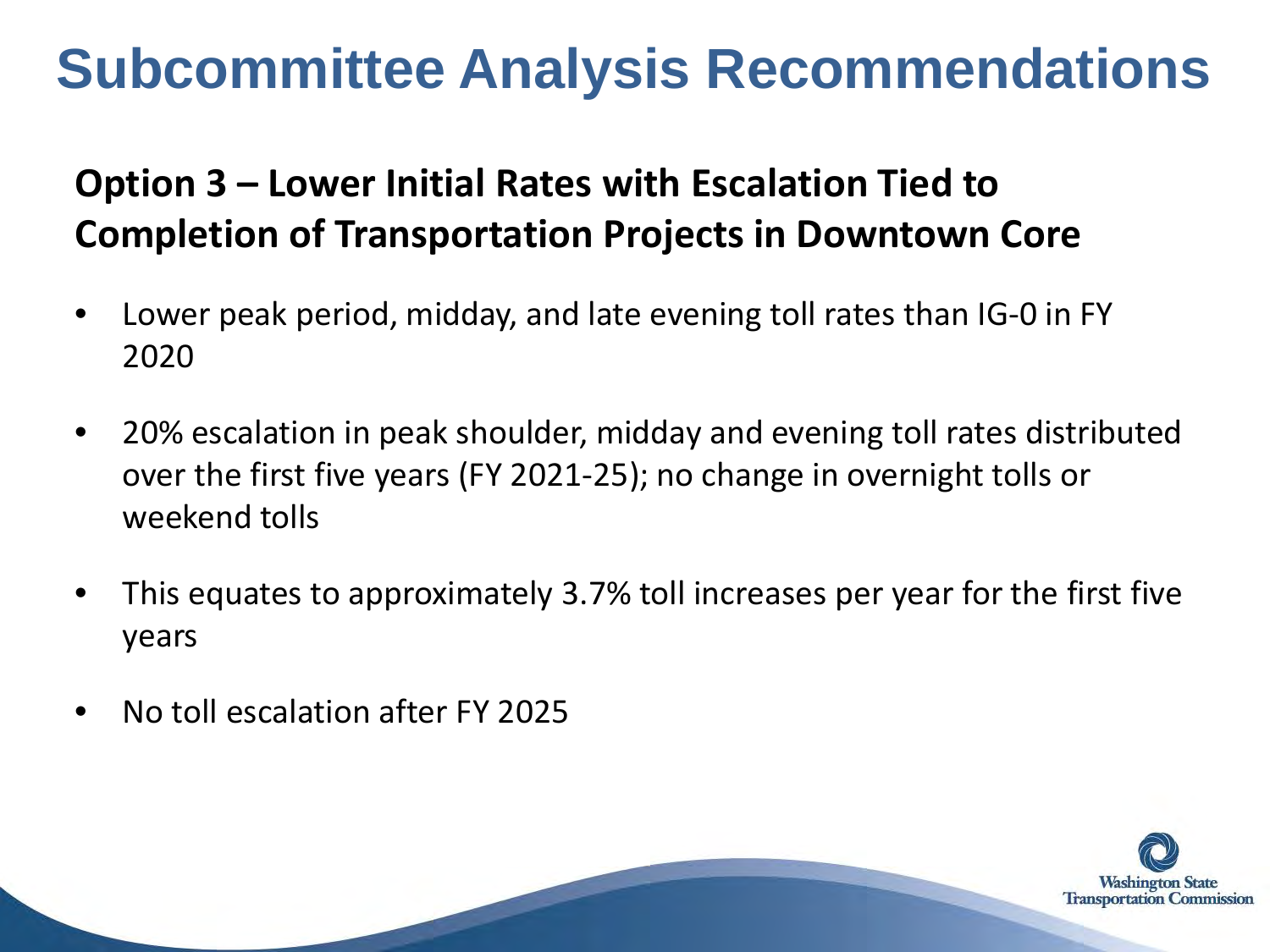#### **Option 3 Chart Initial Escalation Tied to Completion of Transportation Projects in Downtown Core**

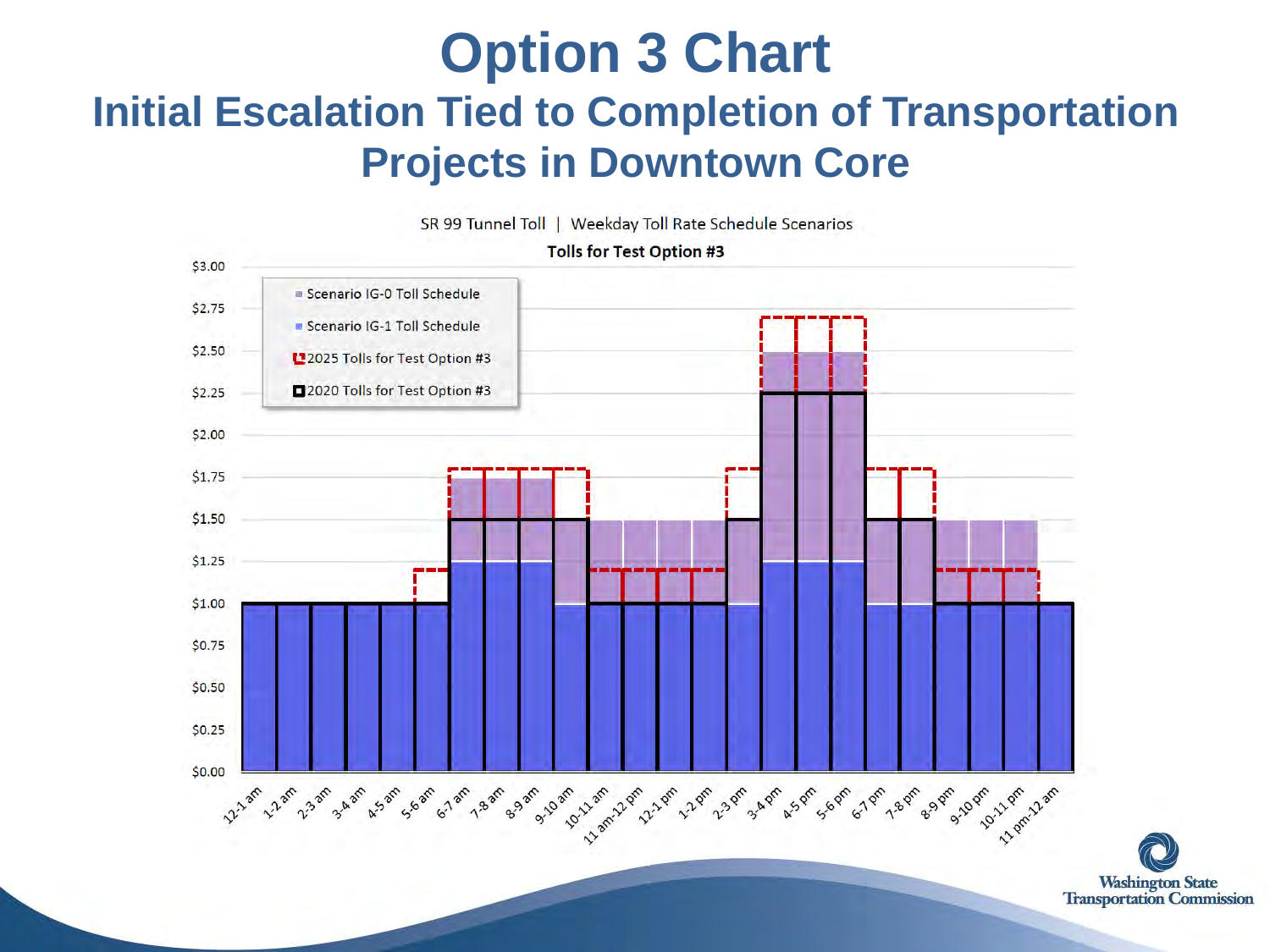#### **Option 4 – Lower Initial Rates with \$0.10 Escalation Step**

- Peak, midday, and evening tolls \$0.25 lower than IG-0 in FY 2020 except higher early evening shoulder toll (\$1.75 from 6-7 pm)
- All toll rates increase by \$0.10 in FY 2025
- No further toll escalation after FY 2025

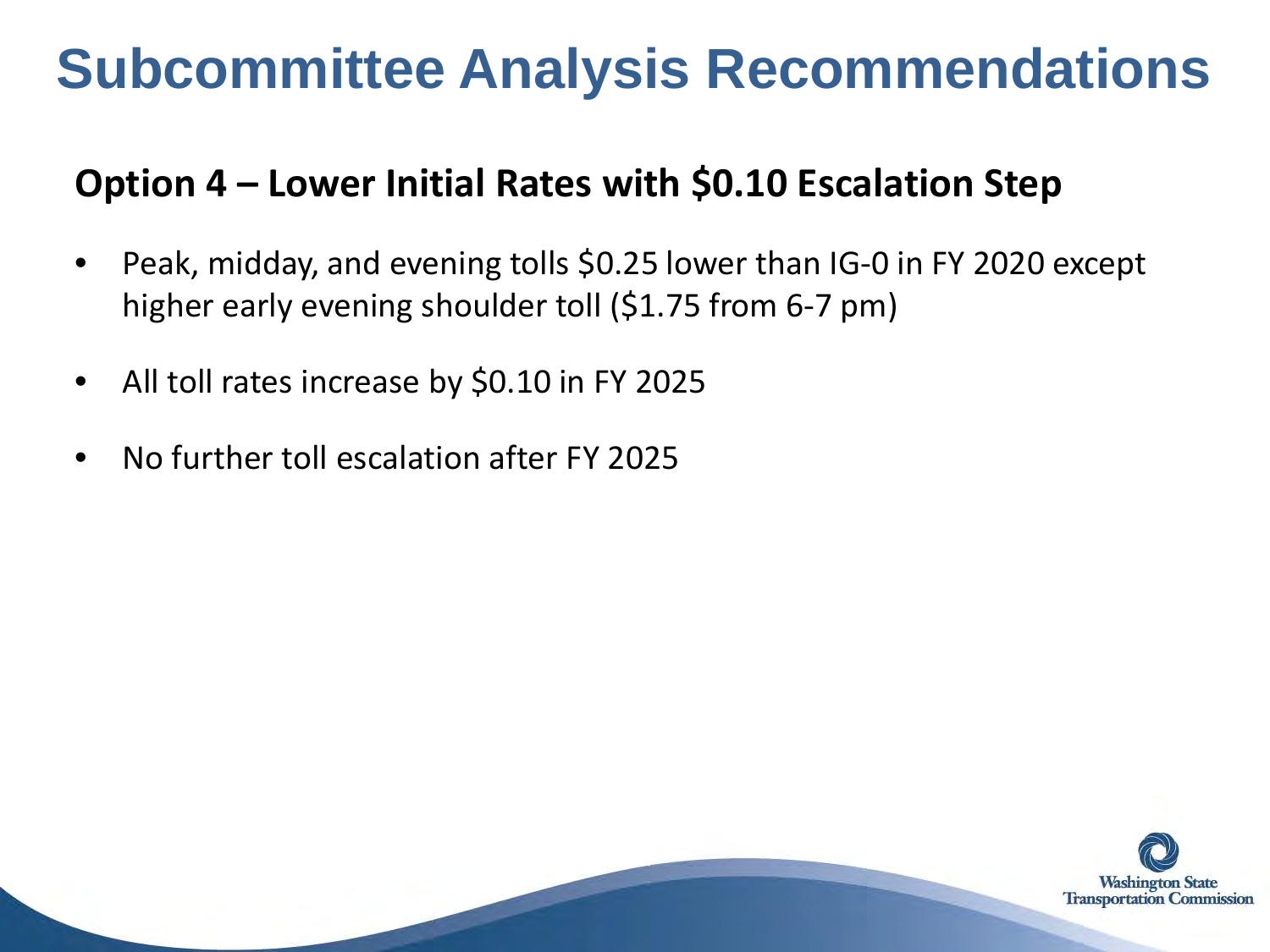### **Option 4 Chart Lower Initial Rates w/\$0.10 Escalation Step**

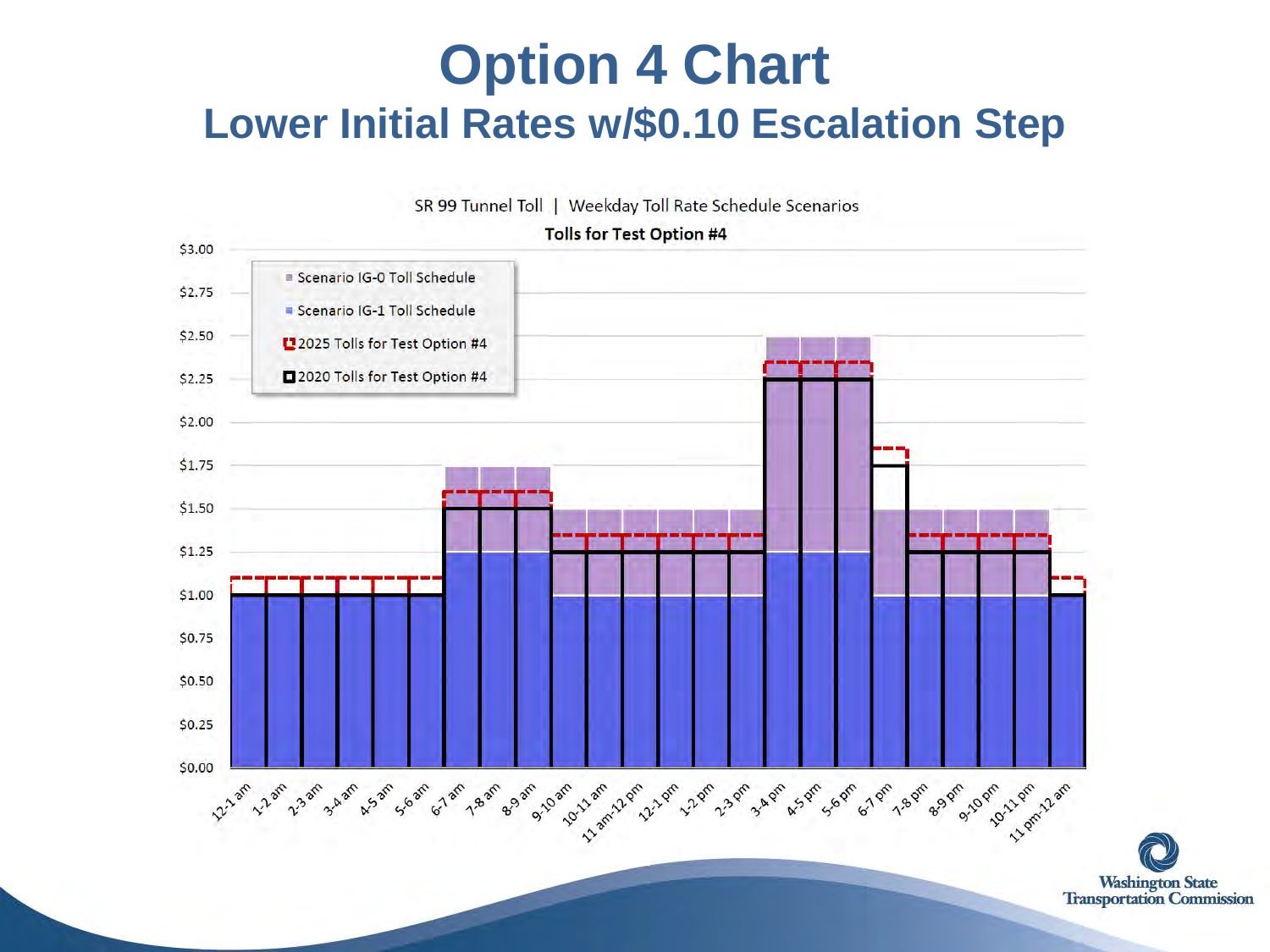#### **Option 5 – Lower Initial Rates with 5% Escalation Steps**

- Peak, midday, and evening tolls \$0.25 lower than IG-0 in FY 2020 except higher early evening shoulder toll (\$1.75 from 6-7 pm)
- All toll rates increase by 5% with nickel rounding in FY 2025
- All toll rates increase by 5% with nickel rounding in FY 2030
- No further toll escalation after FY 2030

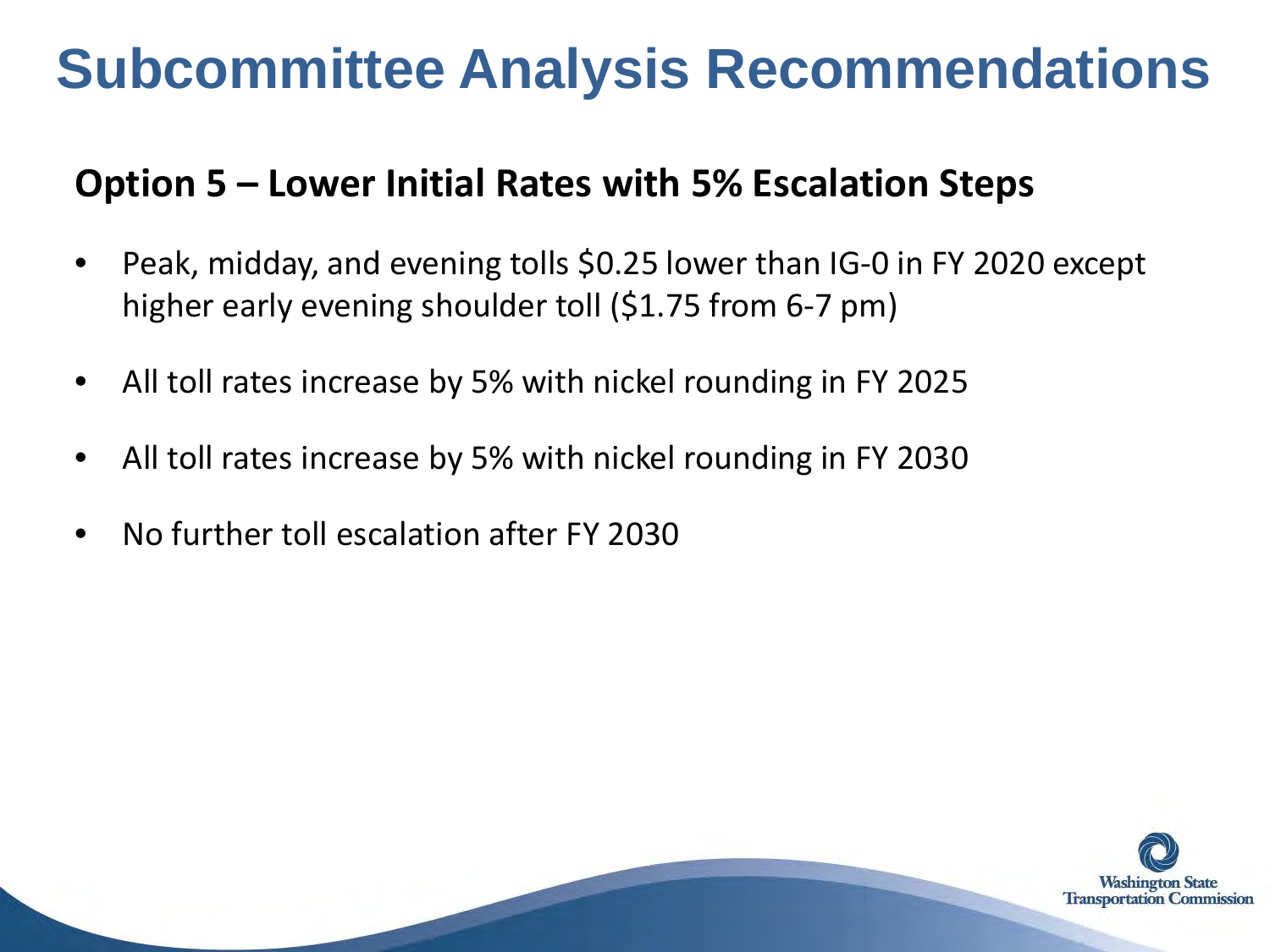#### **Option 5 Chart Lower Initial Rates with 5% Escalation Steps**

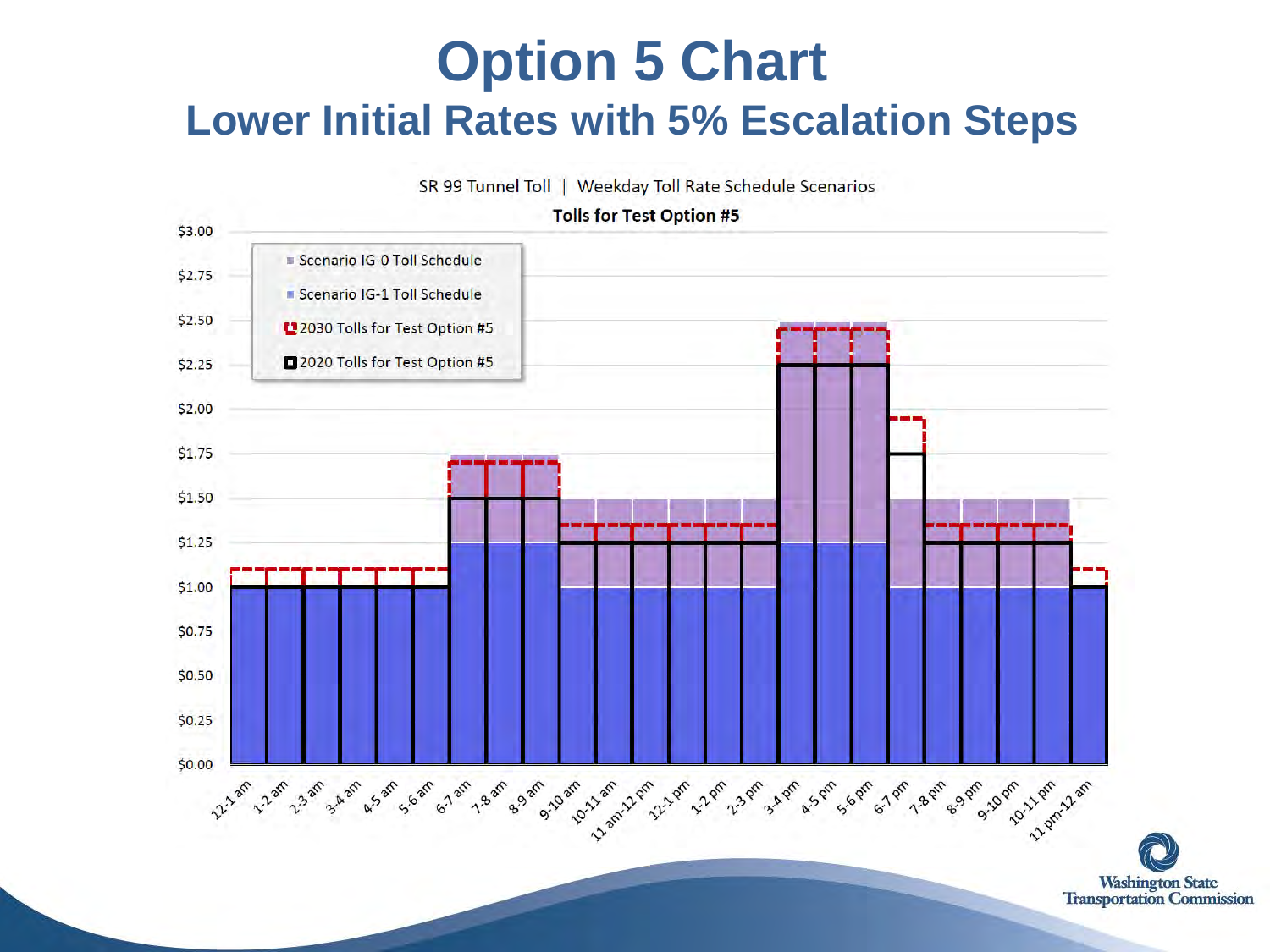#### **Additional Recommendations**

- Assess exemptions consistent with SR 520 Bridge.
- Assess truck toll rate multiplier consistent with all existing facilities.
- Identify options for distributing costs that further enable escalation options.
- Identify additional variables for possible sensitivity tests